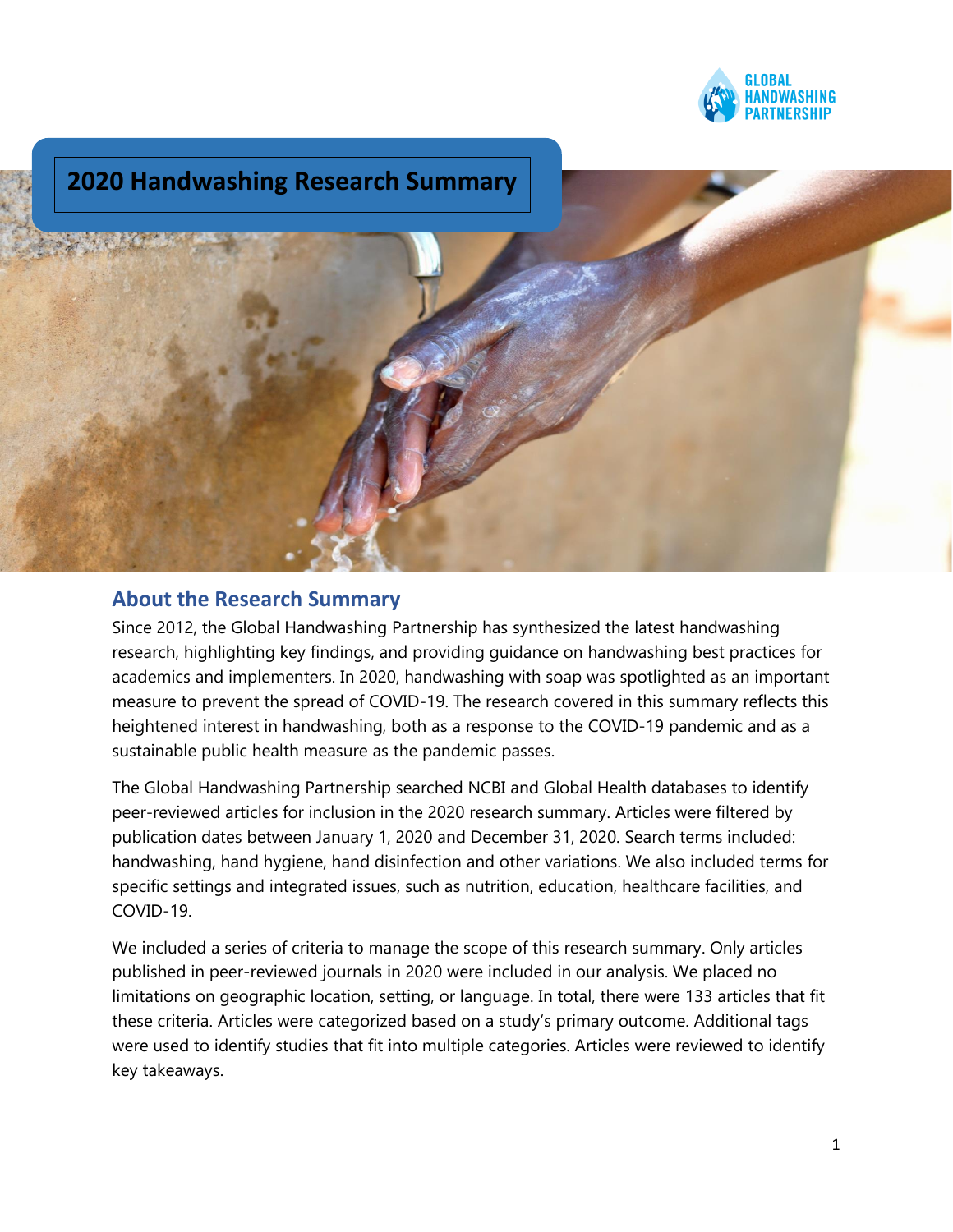

# **Research Highlights for 2020**

In this section, we summarize research highlights from 2020. We identified key themes within the handwashing research and summarized findings as such:

- Handwashing Benefits
- Handwashing Access and Supplies
- Handwashing Behavior
- Handwashing Programs in Specific **Contexts**
- Handwashing and COVID-19

#### **Handwashing Benefits**

Research published in 2020 reinforces what was already known – handwashing has cross-cutting benefits. Studies in 2020 focused on handwashing benefits related to nutrition and early childhood development, diarrheal disease, and neglected tropical diseases. Beyond the research highlighted, we know that handwashing has a positive effect on other education, health, and economic outcomes.

The latest research confirms that poor access to water, sanitation, and hygiene (WASH) facilities can negatively affect child growth and development. A cross-sectional study in rural North Central Ethiopia found that the prevalence of diarrheal disease among children under five in non-open defecation-free areas was 41% compared to 19% in open-defecation-free zones [\(Tafere et al., 2020\)](https://www.hindawi.com/journals/jeph/2020/6027079/). Ethiopia's community-led total sanitation and hygiene strategy targets ending open defecation, hygienic use of toilets, and handwashing at critical times. In this case, the lack of functional handwashing facilities and improper excreta disposal were significantly associated with diarrheal diseases among children under 5. Another cross-sectional study examined the association of nutrition and WASH practices on children's nutritional status, intestinal parasitic infections, and diarrhea in rural Nepal [\(A. Shrestha et al., 2020\)](https://bmcpublichealth.biomedcentral.com/articles/10.1186/s12889-020-09302-3). Handwashing, nutrition, and health interventions included in the study resulted in lower stunting (20% to 18%), decreased anemia (33% to 32%), decreased intestinal parasitic infections and improved hygiene behaviors.

Proper and consistent hand hygiene practices can also be protective against neglected tropical diseases. Handwashing with soap was found to be a key factor in preventing soil-transmitted helminth (STH) infections among children. One study explored the prevalence and risk factors associated with STH infections among children from Bhubaneswar, Odisha in India [\(Mahapatra](https://www.tropicalparasitology.org/article.asp?issn=2229-5070;year=2020;volume=10;issue=1;spage=34;epage=38;aulast=Mahapatra)  [et al., 2020\)](https://www.tropicalparasitology.org/article.asp?issn=2229-5070;year=2020;volume=10;issue=1;spage=34;epage=38;aulast=Mahapatra). The study found STH infections were 12% less likely in those children practicing handwashing with soap. Another study investigated the prevalence of *Toxocara canis* (dog roundworm) or T. canis infection and its associated risk factors among primary school-aged children in rural Thailand [\(Phasuk & Punsawad, 2020\)](https://pubmed.ncbi.nlm.nih.gov/32336929/). Lack of handwashing before meals was revealed as a significant risk factor. Children who did not practice proper handwashing before meals had more than 2 times greater odds of acquiring  $T$ . canis infection.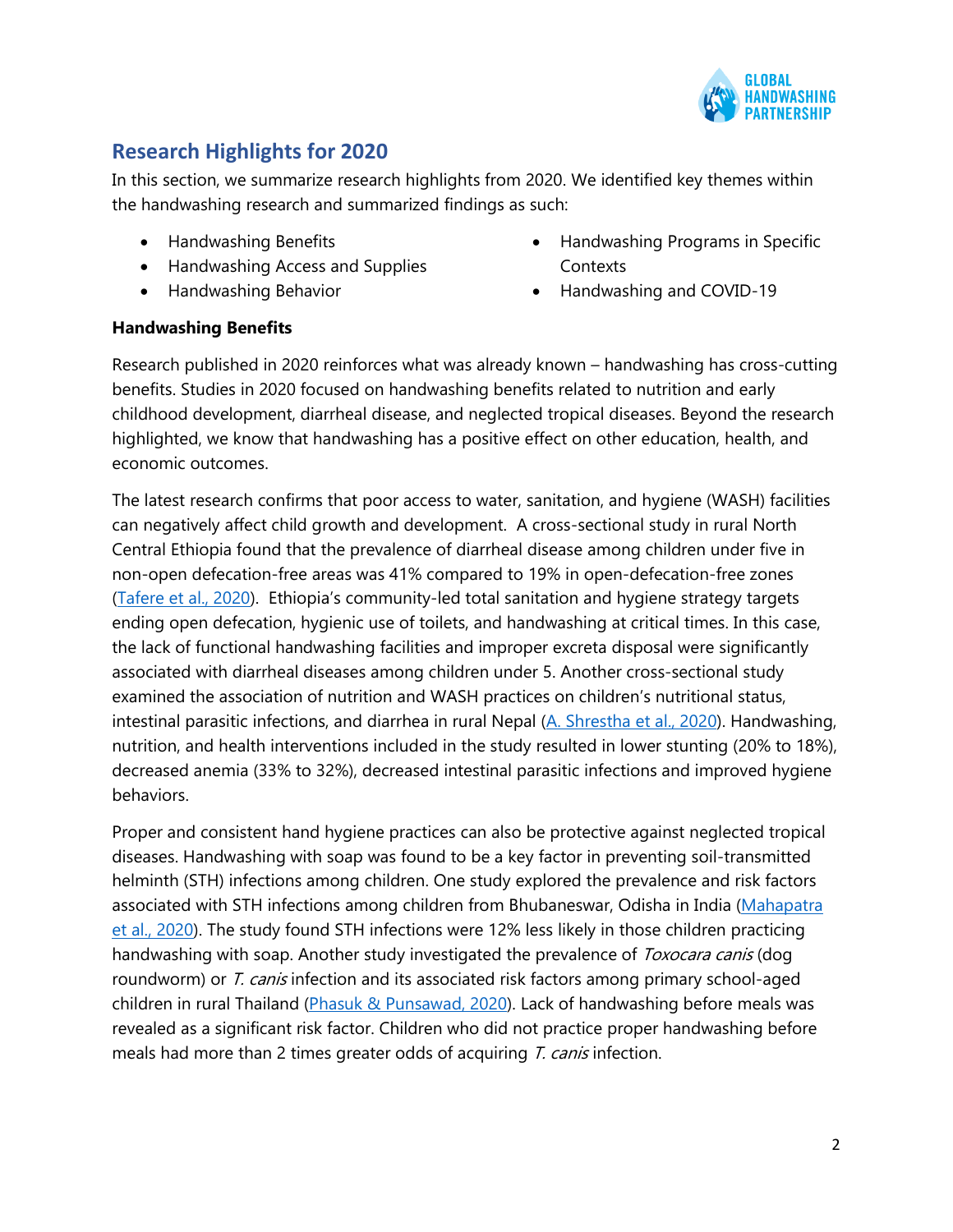

WASH in combination with other interventions proved beneficial for early childhood development. The Sanitation Hygiene Infant Nutrition Efficacy (SHINE) trial in Zimbabwe found that compared to the arm with standard care, children in the infant and young child feeding (IYCF) plus WASH arm had higher total child development scores as measured by the Malawi Developmental Assessment Tool (mean difference +4.6) as well as higher MacArthur Bates vocabulary scores (+8.5 words) [\(Chandna et al., 2020\)](https://gh.bmj.com/content/5/1/e001718).

**What does this mean?** Overall, studies published in 2020 substantiated the role hand hygiene plays in preventing diseases and ensuring improved nutrition and early childhood development. Further research should be conducted to showcase the economic benefits of handwashing, as this is fundamental to ensure adequate investment for hand hygiene within programs and policies.

#### **Access and Supplies**

Research continues to suggest that inequalities in access to handwashing facilities or supplies disproportionately affect low- and middle- income countries. Recent reports indicate over 40% of the global population lack a basic handwashing facility in their home with over 50% of the population in sub-Saharan Africa and Oceania lacking access to a facility with soap and water [\(Brauer, Zhao, Bennitt, & Stanaway, 2020\)](https://ehp.niehs.nih.gov/doi/full/10.1289/EHP7200). A review from the Demographic and Health Surveys (DHS) of 16 countries in sub-Saharan Africa found in-country disparities, with inequalities in access to water and soap among the poorest households and rural residents who represent the majority of the population in most countries examined in this study [\(Jiwani & Antiporta, 2020\).](https://pubmed.ncbi.nlm.nih.gov/32493409/) In a refugee setting in Uganda, only 30% of households had access to a handwashing facility with soap and water [\(Namara, Mendoza, Tumukunde & Tsebeni Wafula, 2020\)](https://pubmed.ncbi.nlm.nih.gov/32322282/).



Proportion of population with no access to handwashing station with soap and water in 2019

*Estimated proportion of population with no access to a handwashing station with soap and water. Source: Braurer [et al., 2020.](https://ehp.niehs.nih.gov/doi/full/10.1289/EHP7200)*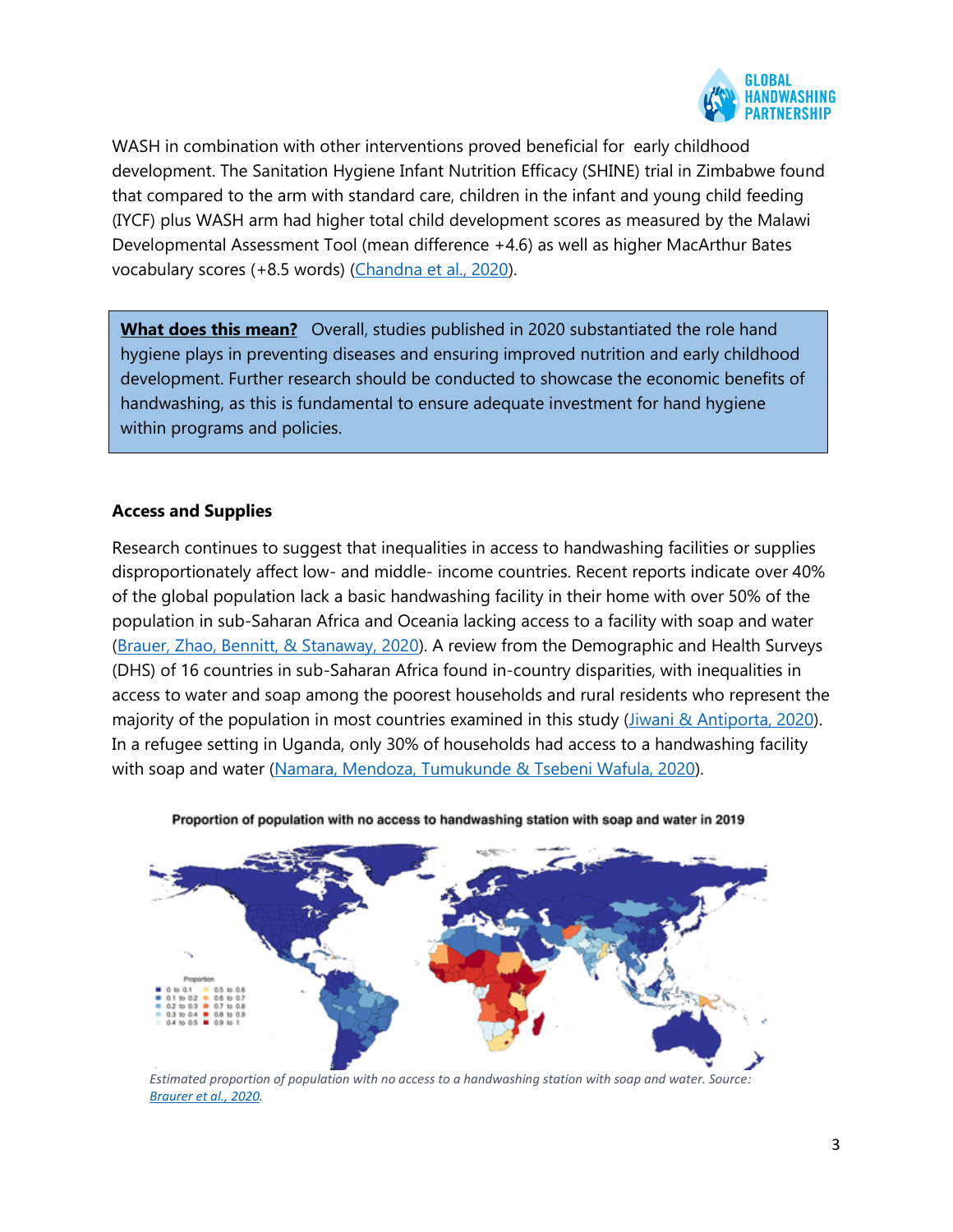

Studies examined solutions that can be used for handwashing in settings with limited water, soap, or alcohol-based handrubs. A systematic review by [Mbakaya, Kalembo and Zgambo \(2020\)](https://bmcpublichealth.biomedcentral.com/articles/10.1186/s12889-020-09101-w) assessed the use, benefits, adoption and effectiveness of the tippy tap, a common do-it-yourself solution. The authors found that the availability of tippy taps can increase handwashing initially and may be useful in promoting handwashing practice in resource-constrained settings. However, while tippy taps provide a ubiquitous solution, they are often not maintained, and practitioners should consider the potential deleterious effect they have on handwashing practices in the long-term. Several studies compared alternative materials to soap and water such as the use of sand, soil, ash, seawater, or alkaline materials [\(Kivuti-Bitok, Chepchirchir,](https://pubmed.ncbi.nlm.nih.gov/32578477/)  [Waithaka & Ngune, 2020;](https://pubmed.ncbi.nlm.nih.gov/32578477/) [Paludan-Müller, Boesen, Klerings, Jørgensen & Munkholm, 2020\)](https://pubmed.ncbi.nlm.nih.gov/32343408/). The studies highlighted several methods for decontaminating hands, either physically or chemically damaging microbes through alkaline products (ash), increased temperature, and reduced humidity (drying). While these alternative materials can be used as stop-gap options in the absence of soap and water or alcohol-based handrub, there is still some uncertainty around the adverse effects of these alternative measures on the people that use these methods.

Other studies focused on the efficacy of commercial products used for hand hygiene. With focus around COVID-19, several studies evaluated a range of commercially available products including soaps and alcohol-based handrubs for antiviral efficacy against SARS-CoV-2. Results from these studies re-affirmed the recommendations that proper hand hygiene can significantly reduce SARS-CoV-2 viral load on hands [\(Mukherjee, Vincent, Jayasekera & Yekhe, 2020;](https://pubmed.ncbi.nlm.nih.gov/33012695/) [Berardi](https://pubmed.ncbi.nlm.nih.gov/32461194/)  [et al., 2020;](https://pubmed.ncbi.nlm.nih.gov/32461194/) [Kratzel et al., 2020\)](https://pubmed.ncbi.nlm.nih.gov/32284092/). Beyond COVID-19, one study by [Khairnar et al. \(2020\)](https://pubmed.ncbi.nlm.nih.gov/32728325/) compared the efficacy of hand sanitizer, liquid soap, and the combination of both for reducing microbial colonies on the hands among dental students. Using a single-blinded randomized controlled trial, the study found that all three interventions were equally effective with the reduction of total bacterial contamination on the hands of participants, suggesting sanitizers can be used effectively in the absence of soap and water. Furthermore, studies tested the efficacy of WHOrecommended modified handrub formulations compared to the original formulations, with results showing improved product efficacy among modified formulations with higher alcohol concentration for the hygienic preparation of hands for surgery and other clinical interactions [\(Suchomel, Steinmann & Kampf, 2020;](https://www.sciencedirect.com/science/article/pii/S0195670120303844) [Suchomel et al., 2020\)](https://pubmed.ncbi.nlm.nih.gov/32459621/).

**What does this mean?** Over 40% of the global population lack a basic handwashing facility in their home. Disparities in access can be seen both between and within countries. For those that lack access to soap and water, there are alternatives to ensure proper hand hygiene. The use of alcohol-based handrubs have been proven to reduce contamination on hands. Likewise, alternative solutions can be used as stop-gap efforts in resourceconstrained settings.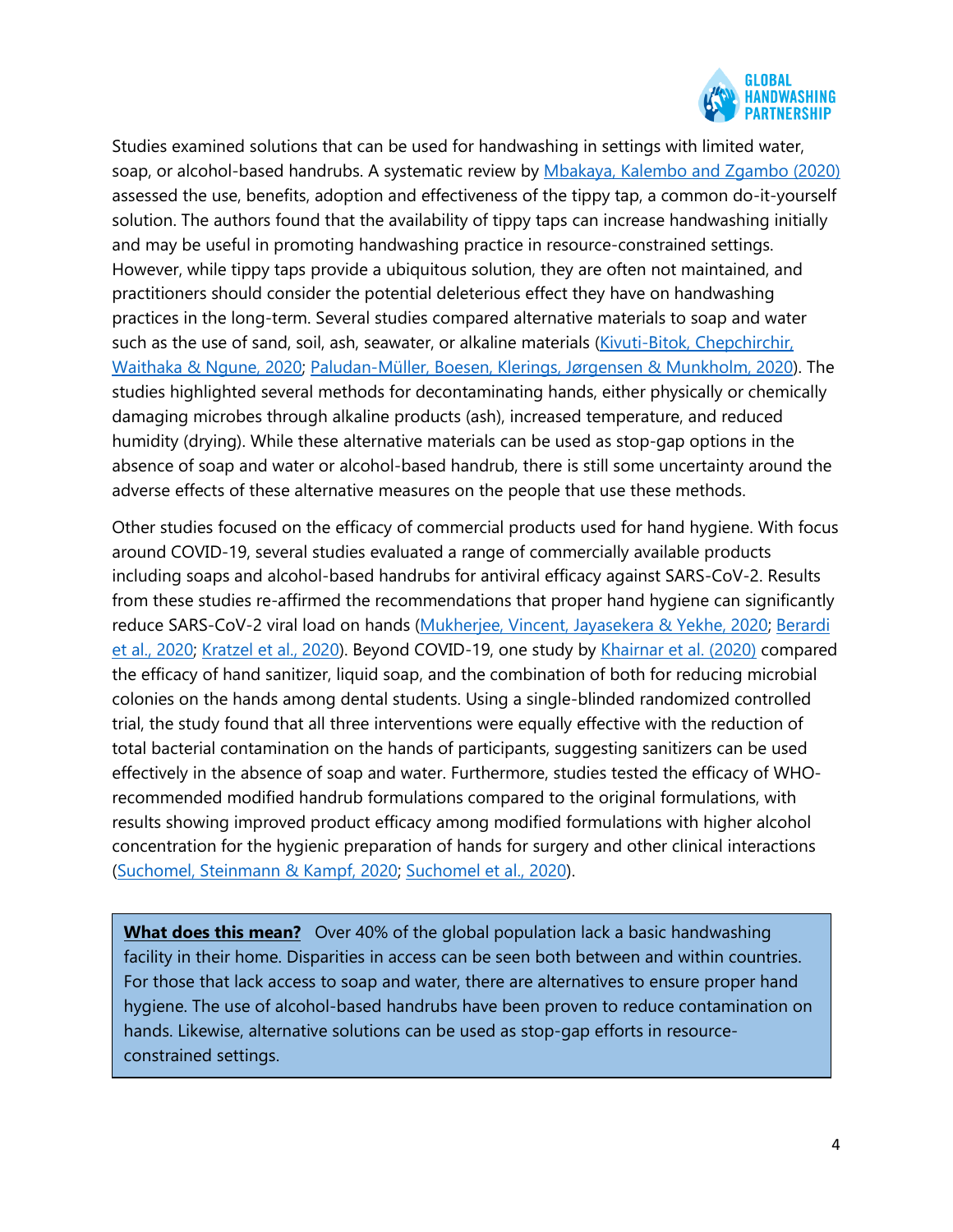

#### **Handwashing Behavior**

Despite the act's simplicity, improving handwashing practice must be supported, reinforced, and mainstreamed as a critical behavior that should be practiced multiple times a day. Academics and practitioners have increasingly recognized the need to address a range of behavioral determinants that go beyond knowledge to address handwashing behavior.

#### Behavioral Determinants

The latest research examined the association between behavioral determinants, such as social norms, affiliation, and enabling infrastructure, and handwashing behavior within different contexts, highlighted below.

**Households -** An integrative systematic review by [White, Hasund Thorseth, Dreibelbis, & Curtis \(2020\)](https://www.sciencedirect.com/science/article/pii/S1438463919311101) was the first of its kind to systematically map and appraise the strength and quality of evidence for handwashing determinants in domestic settings. In total, 50 metaassociations of determinants (determinants that were mentioned in more than 3 studies) were included in the analysis. There were 6 positive meta-associations deemed to be supported by good evidence related to handwashing infrastructure, stage and props (handwashing facility with soap and water present, handwashing facility near toilet and/or close to kitchen, having handwashing facilities that are desirable and user friendly, and having piped water close to the household). Other positive meta-associations that were considered to have good evidence included feeling that your handwashing was being observed due to the presence of others in the bathroom, living in certain geographic environments and having a young child in the family.

**Healthcare Facilities -** Studies identifying behavioral determinants within healthcare settings found that enabling technologies, social norms, and increased interactions with patients and other staff increased hand hygiene rates among health care staff in the United States and Tanzania [\(Sands & Aunger, 2020;](https://pubmed.ncbi.nlm.nih.gov/32255783/) [Gon et al., 2020\)](https://pubmed.ncbi.nlm.nih.gov/32102276/). An institution-based cross-sectional study conducted at the University of Gondar Hospital in

### **What is a Behavioral Determinant?**

Behavioral determinants are factors which can be modified to prompt changes in behavior.

Below is a list of key determinants from the studies in this summary:

- **Social norms –** Beliefs and understandings among a certain group
- **Affiliation –** A person's connections or relationships
- **Enabling Infrastructure or Technologies –** Access and placement of a handwashing facility
- **Disgust –** A person's desire to avoid feces and germs on hands
- **Nurture –** Parents care for and attentiveness to their children
- **Perceived susceptibility –** A person's feelings of personal vulnerability to a disease
- **Perceived severity –** A person's perception of the seriousness of a disease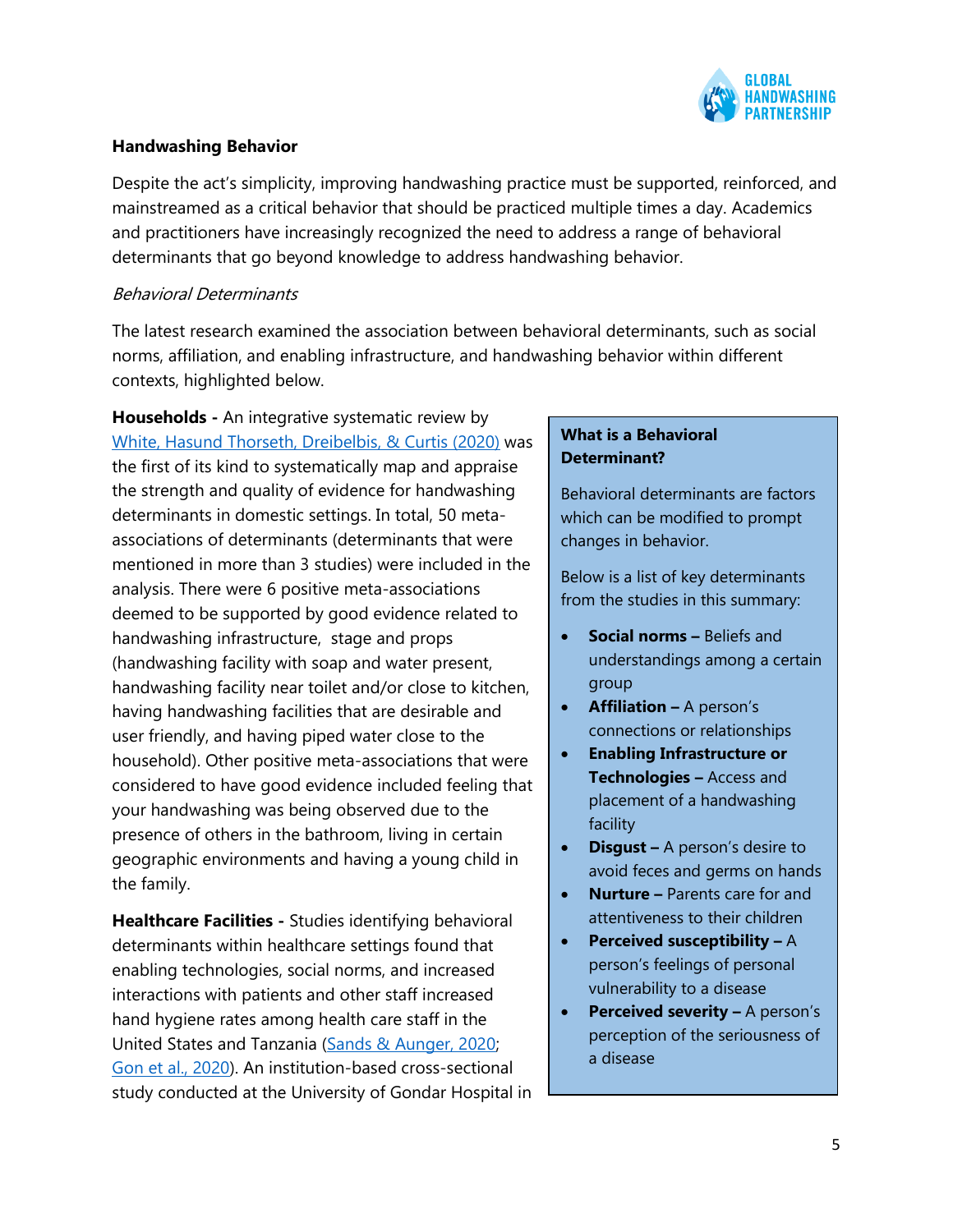

Northwest Ethiopia assessed handwashing practices among mothers [\(Taddese et al., 2020\)](https://pubmed.ncbi.nlm.nih.gov/32210661/). The study determined that factors such as marital status (odds of handwashing increased by almost 3 times for married mothers) and level of education (literate mothers were over 2 times more likely to practice proper handwashing compared to illiterate mothers) were important determinants of handwashing behavior.

**Schools -** Several studies explored factors for handwashing among school-aged children. One study found that despite high levels of handwashing knowledge (72%), only 18% of students reported washing their hands after defecation in Ghana [\(Fianko & Gawu, 2020\)](https://pubmed.ncbi.nlm.nih.gov/33090217/). This study suggests that determinants, such as perceived susceptibility and perceived severity of disease must be considered when designing handwashing programs in this particular setting. Another study showcased the importance of enabling infrastructure in schools in Australia [\(Ofori et al.,](https://www.tandfonline.com/doi/abs/10.1080/09603123.2020.1784398?journalCode=cije20)  [2020\)](https://www.tandfonline.com/doi/abs/10.1080/09603123.2020.1784398?journalCode=cije20). The study deployed a smart handwashing station that provides personalized feedback to nudge school-aged children to practice better hand hygiene.

**Humanitarian Settings -** One study explored motivational drivers and other determinants for child handwashing within an internally displaced persons camp in Northern Iraq [\(Watson et al.,](https://journals.plos.org/plosone/article?id=10.1371/journal.pone.0228482)  [2020\)](https://journals.plos.org/plosone/article?id=10.1371/journal.pone.0228482). The study reported that children, caregivers, and hygiene promoters associate child handwashing practices with a familial role, environmental factors pertaining to location and quality of handwashing facilities and materials, level of exposure to hygiene promotion, and social norms. Children were also motivated most by play and nurture. Motive-centered interventions targeting play or nurture and addressing familial motivational drivers, such as affiliation and love, may be an effective approach in this context. Another study focused on handwashing determinants among women in internally displaced persons camps and found that perceived susceptibility to disease and perceived severity of disease were important factors of handwashing behavior [\(Zangana, Shabila, Heath & White, 2020\)](https://journals.plos.org/plosone/article?id=10.1371/journal.pone.0231694).

Overall, while our understanding of behavioral determinants remains sub-optimal, handwashing programs will be most successful when using approaches that address a range of key determinants rather than having a sole focus on education about disease transmission.

#### Monitoring behavior

Monitoring handwashing practice is critical in understanding overall behavior to better design programs; however, handwashing can be challenging to monitor. The latest research focuses on the use of electronic monitoring systems to measure hand hygiene compliance in healthcare settings. Recent studies examined various forms of electronic monitoring, including covert closecircuit television (CCTV) monitoring as well as specific sensor-based monitoring technologies such as SaniNudge [\(Livshiz-Reven et al., 2020;](https://pubmed.ncbi.nlm.nih.gov/31676159/) [Iversen et al., 2020\)](https://pubmed.ncbi.nlm.nih.gov/31635879/). A study by Gould, Lindström, [Purssell & Wigglesworth \(2020\)](https://journals.sagepub.com/doi/full/10.1177/1757177420907999#:~:text=The%20Hawthorne%20effect%20(higher%20rate,the%20observer%20was%20not%20present.) evaluated five electronic monitoring systems for hand hygiene adherence with respect to data accuracy and their ability to avoid the Hawthorne effect (change in behavior in response to observational awareness). Findings suggest there was concordance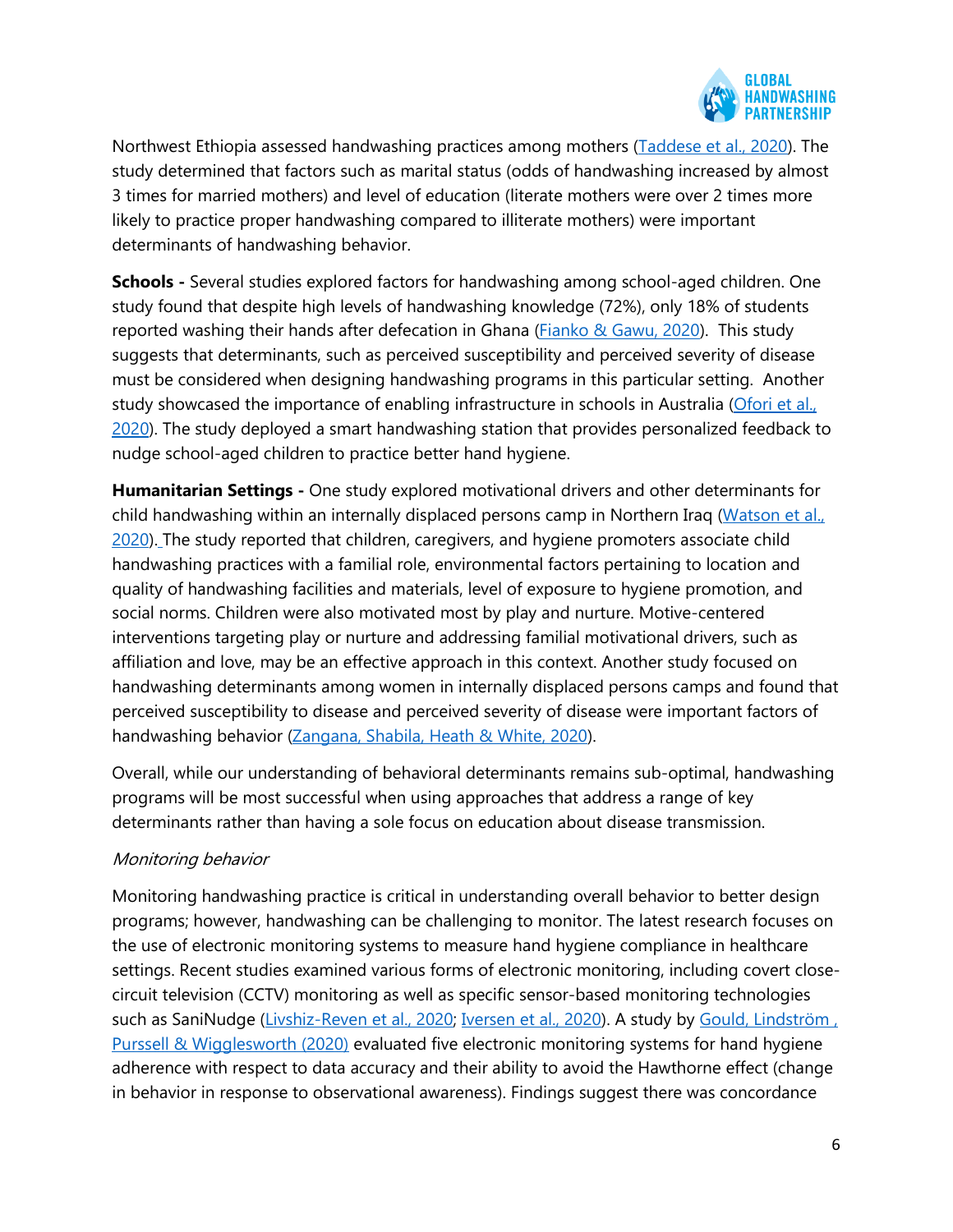

between hand hygiene adherence assessed by manual observers (direct observation) and the electronic monitoring systems during 84% of the occasions. As participants became more aware of being observed through manual observation, hand hygiene performance increased 3-fold. Electronic monitoring systems were able to avoid this effect. A metric that generates a quantitative measure of hand cleanliness by comparing the dirt wiped from a hand to a color chart was developed and tested by **Delea et al.** (2020). The metric produces more nuanced data than conventional qualitative metrics, such as proxy indicators or observations, and could provide a reliable tool to collect more quantifiable data moving forward.

**What does this mean?** Despite being a simple act, handwashing behavior is notoriously difficult to measure and sustain. More research is needed to better identify and define handwashing determinants which will lead to habit formation. Likewise, accurate measurement of handwashing behavior will be critical to understand true handwashing practice rates.

#### **Handwashing Programs in Specific Contexts**

There is no single best practice to motivate improved handwashing, as determinants range by setting. Thus, designing and implementing handwashing programs can and should be adapted to the different contexts, including community settings, healthcare facilities, households, schools, and workplaces, as highlighted below.

**Community -** The use of community engagement activities is critical to improve hand hygiene in community or public settings. For example, one study explored the use of community engagement activities to improve hand hygiene and other preventive practices for COVID-19 in the Kilimanjaro region of Tanzania [\(Mboya et al., 2020\)](https://www.ncbi.nlm.nih.gov/pmc/articles/PMC7608759/). Suggested interventions include targeted and mass promotion campaigns through community leaders, public announcements, and radio shows. Likewise, the use of nudges such as visual aids and access to foot-pedaled handwashing facilities were found to improve the practice of hand hygiene and social distancing in a community setting. While mass media campaigns were critical in addressing misinformation, it is most important to develop context-specific prevention strategies in the community.

**Healthcare Facilities -** Multimodal strategies have proven to be most effective in addressing hand hygiene compliance in healthcare settings. These strategies use a variety of tactics, including improving access to hand hygiene supplies, training and education, observation and feedback, reminders in the facility, and creating a culture of hand hygiene among healthcare staff. [Teesing et al. \(2020\)](https://pubmed.ncbi.nlm.nih.gov/32748765/) produced promising results using a multimodal intervention which increased hand hygiene compliance from 12% for the control group to 36% among the intervention group. [Yousef et al. \(2020\)](https://pubmed.ncbi.nlm.nih.gov/31601445/) also used the modified WHO multimodal strategy, with focus on frequent training and follow up, to address hand hygiene compliance which started at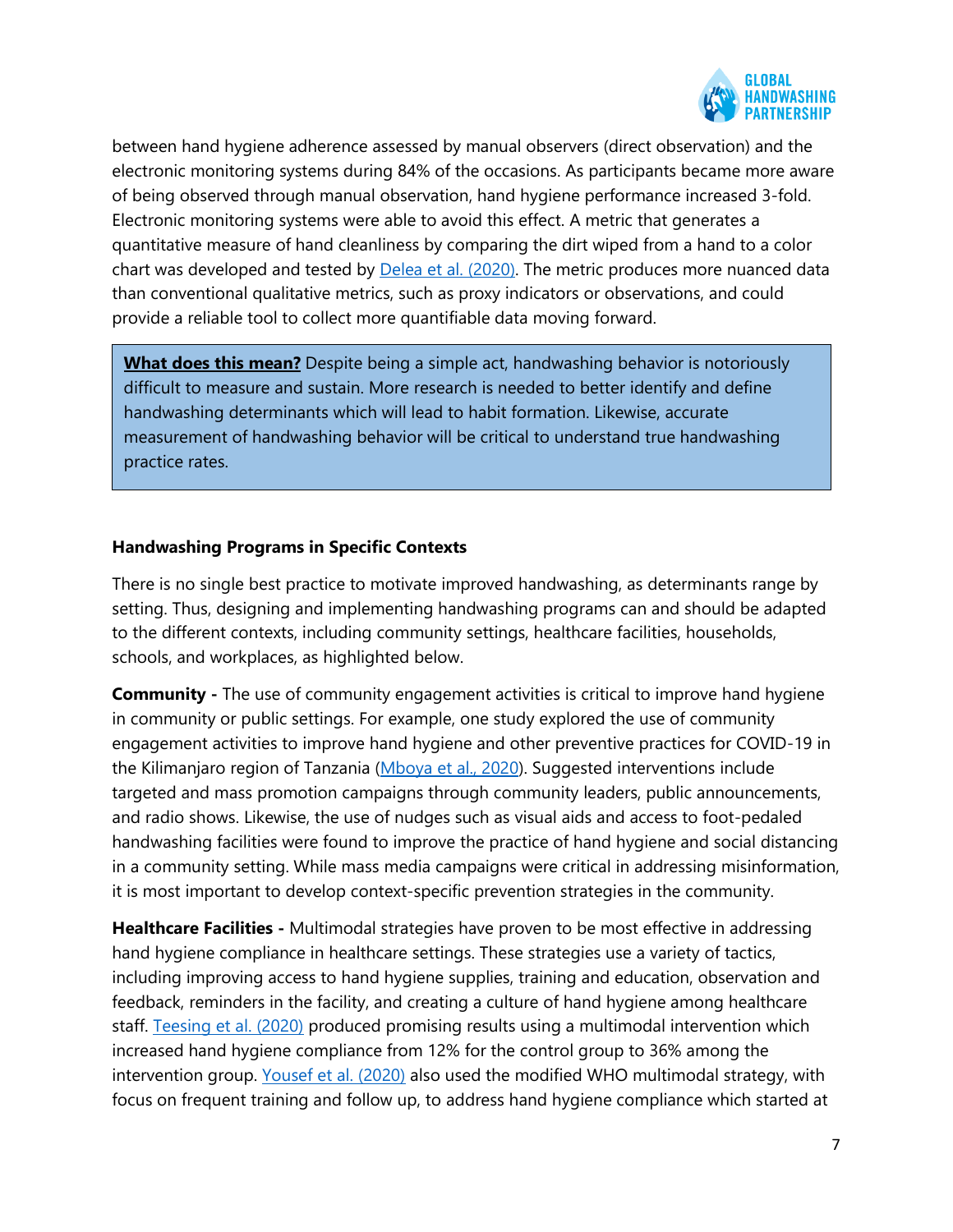

28% and increased to 58% in a hospital in Cairo. Another multimodal intervention implemented in a gynecology and obstetrics center in Vietnam resulted in hand hygiene compliance moving from 21% up significantly to 75% [\(Phan et al., 2020\)](https://www.ncbi.nlm.nih.gov/pmc/articles/PMC7146877/).

**Households -** In a home setting, influencing determinants could include access to enabling technologies (access and placement of a handwashing facility) or emotional drivers, such as affiliation or nurture. One study indicated the need for an improved value chain to ensure safely managed sanitation services and hygiene behavior change in Tanzanian households [\(Mshida et](https://europepmc.org/article/MED/32815501)  [al., 2020\)](https://europepmc.org/article/MED/32815501). This would involve integrating hygiene behavior change promotion into ongoing WASH programs and planning safely managed sanitation services for households in Babati, Tanzania.

**Schools -** Several studies showcase interventions to improve handwashing knowledge and practice in school settings. One study found the use of digital technologies, including computer games and videos, to be effective in improving knowledge and practice of proper handwashing among school-aged children [\(Ofori et al., 2020\)](https://www.tandfonline.com/doi/abs/10.1080/09603123.2020.1784398?journalCode=cije20). Several programs used educational resources, such a books, websites, songs, and Glo Germ (a visual tool to demonstrate the effectiveness of a person's handwashing technique) to yield significant improvements in handwashing behavior among preschool-aged children [\(Younie et al., 2020;](https://pubmed.ncbi.nlm.nih.gov/33227004/) [Dingman et al., 2020\)](https://pubmed.ncbi.nlm.nih.gov/31756601/). Also, the use of Persuasive Space Graphics (images and messages integrated within an architectural environment that encourage specific actions) proved to be an efficient, low-cost means of promoting hand hygiene. In a study conducted in the United Kingdom, persuasive space graphics increased quality and frequency of handwashing in the primary school setting [\(Rutter et al., 2020\)](https://pubmed.ncbi.nlm.nih.gov/32244287/). Teacher-led handwashing promotion can also be an effective way to achieve behavior change. A 4-week "School of Five" program promoting handwashing with soap led to an overall 15% improvement in handwashing in the treatment group vs. the control group [\(Tidwell et al., 2020\)](https://pubmed.ncbi.nlm.nih.gov/32106240/).

**Workplaces -** The workplace is an often-neglected setting for handwashing interventions, yet both formal and informal workspaces can provide settings for a high transmission of disease. A review by [Gravina et al. \(2020\)](https://onlinelibrary.wiley.com/doi/10.1002/jaba.779) suggests that workplaces would be more effective at reducing the transmission of illnesses by improving hand hygiene protocols, cleaning and disinfection procedures, sick leave and attendance policies, and personal protective equipment (PPE) protocols. Two other studies published in 2020 measured hand hygiene compliance in two separate work settings (a factory and food manufacturing environment) [\(Pan et al., 2020;](https://pubmed.ncbi.nlm.nih.gov/32924947/) Evans, [Samuel & Redmond, 2020\)](https://pubmed.ncbi.nlm.nih.gov/32633547/). Pan et al. (2020) conclude that 71% of factory workers adhere to consistent hand hygiene within one Chinese factory. Evans, Samuel & Redmond (2020) found that only 3% of workers in high-care areas of a food manufacturing facility complied with proper hygiene practices. These studies suggest the need to develop a better culture of hand hygiene in all work settings, and there is a particularly acute need in some workplaces.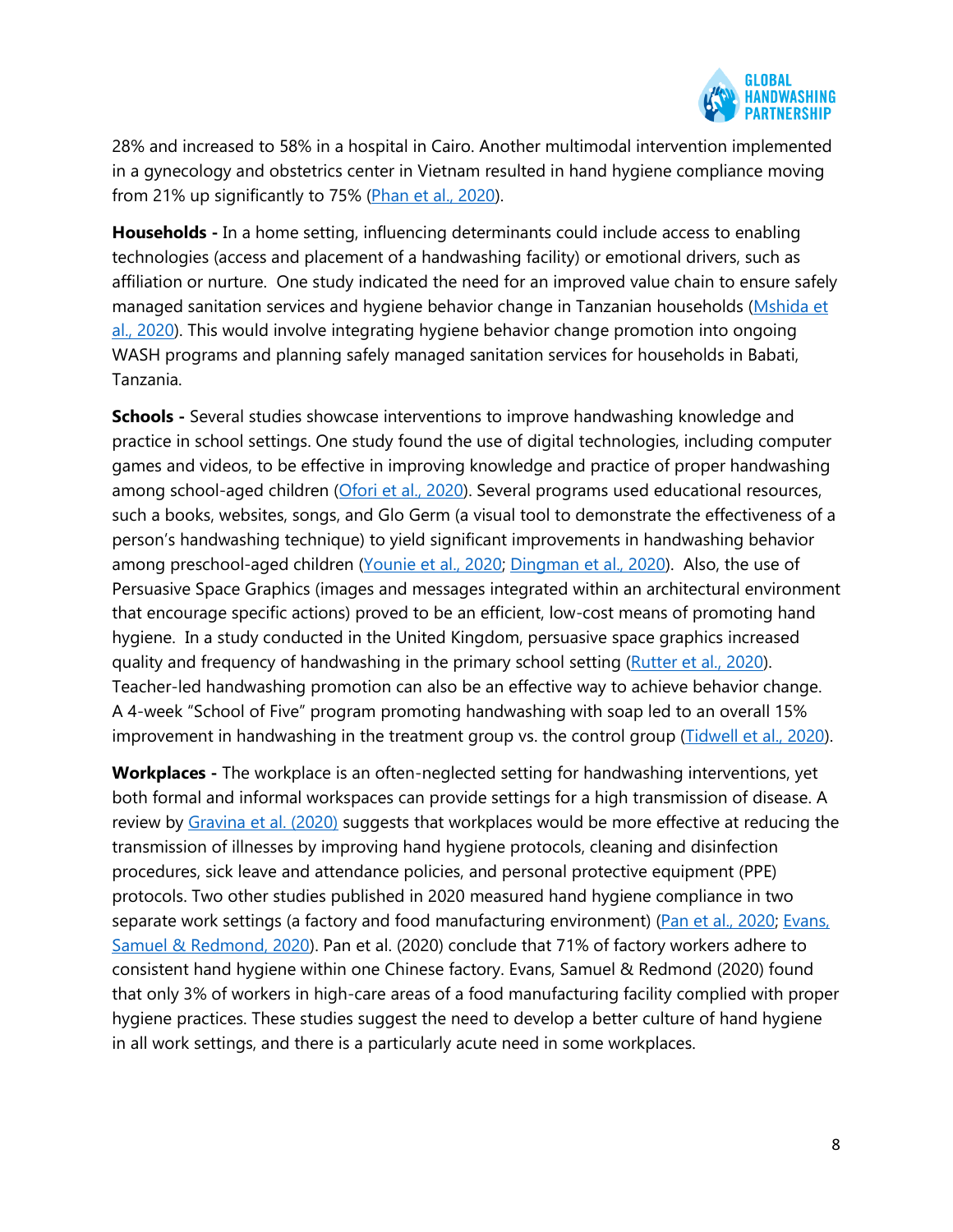

**What does this mean?** Because behavioral determinants vary by target audience and setting, it is important to understand how programs should vary by setting based on key motivating factors. When designing and implementing a handwashing program, it is important to design interventions that are context-specific to trigger and maintain handwashing practice.

#### **COVID-19**

The importance of hand hygiene has become more recognized over the last year, as the spread of COVID-19 rapidly emerged into a pandemic. Some studies assessed how the COVID-19 pandemic has impacted hand hygiene behavior. According to **Zakout et al. (2020)**, COVID-19 has increased hand hygiene rates upon arrival at home, using soap and sanitizer, and wearing face masks in Saudi Arabia. Some studies found positive associations between hand hygiene behavior and a person's gender, education level, and occupation type [\(Guzek et al, 2020;](https://urldefense.com/v3/__https:/pubmed.ncbi.nlm.nih.gov/32785004/__;!!ELf_LxN3sEQ!OWECqv-OYm-fDMv4ebRbN0BNemcd7bqX3KQv1_ZMKcGw53GtR_wi_f_rTBzIoumd-ew$) [Huong](https://urldefense.com/v3/__https:/www.ncbi.nlm.nih.gov/pmc/articles/PMC7505781/__;!!ELf_LxN3sEQ!OWECqv-OYm-fDMv4ebRbN0BNemcd7bqX3KQv1_ZMKcGw53GtR_wi_f_rTBzI-cjIaNg$)  [et al., 2020;](https://urldefense.com/v3/__https:/www.ncbi.nlm.nih.gov/pmc/articles/PMC7505781/__;!!ELf_LxN3sEQ!OWECqv-OYm-fDMv4ebRbN0BNemcd7bqX3KQv1_ZMKcGw53GtR_wi_f_rTBzI-cjIaNg$) [Chen et al., 2020\)](https://urldefense.com/v3/__https:/www.ncbi.nlm.nih.gov/pmc/articles/PMC7215913/__;!!ELf_LxN3sEQ!OWECqv-OYm-fDMv4ebRbN0BNemcd7bqX3KQv1_ZMKcGw53GtR_wi_f_rTBzIHz5nhvY$). Hand hygiene in public settings remains a challenge. A study by [Bonful et al. \(2020\)](https://journals.plos.org/plosone/article?id=10.1371/journal.pone.0238971) suggests that hand hygiene compliance in public transportation stations in the Greater Accra region remains poor and that enforcement is needed to maintain handwashing and social distancing practices. A study by [Mboya et al. \(2020\)](https://urldefense.com/v3/__https:/pubmed.ncbi.nlm.nih.gov/33193961/__;!!ELf_LxN3sEQ!OWECqv-OYm-fDMv4ebRbN0BNemcd7bqX3KQv1_ZMKcGw53GtR_wi_f_rTBzIHNcQNsA$) suggests mass public health campaigns are critical to inform and update the public to ensure handwashing compliance both during COVID-19 and beyond.



*Community social mobilizers wash their hands before a vaccination campaign. Photo Credit: UNICEF*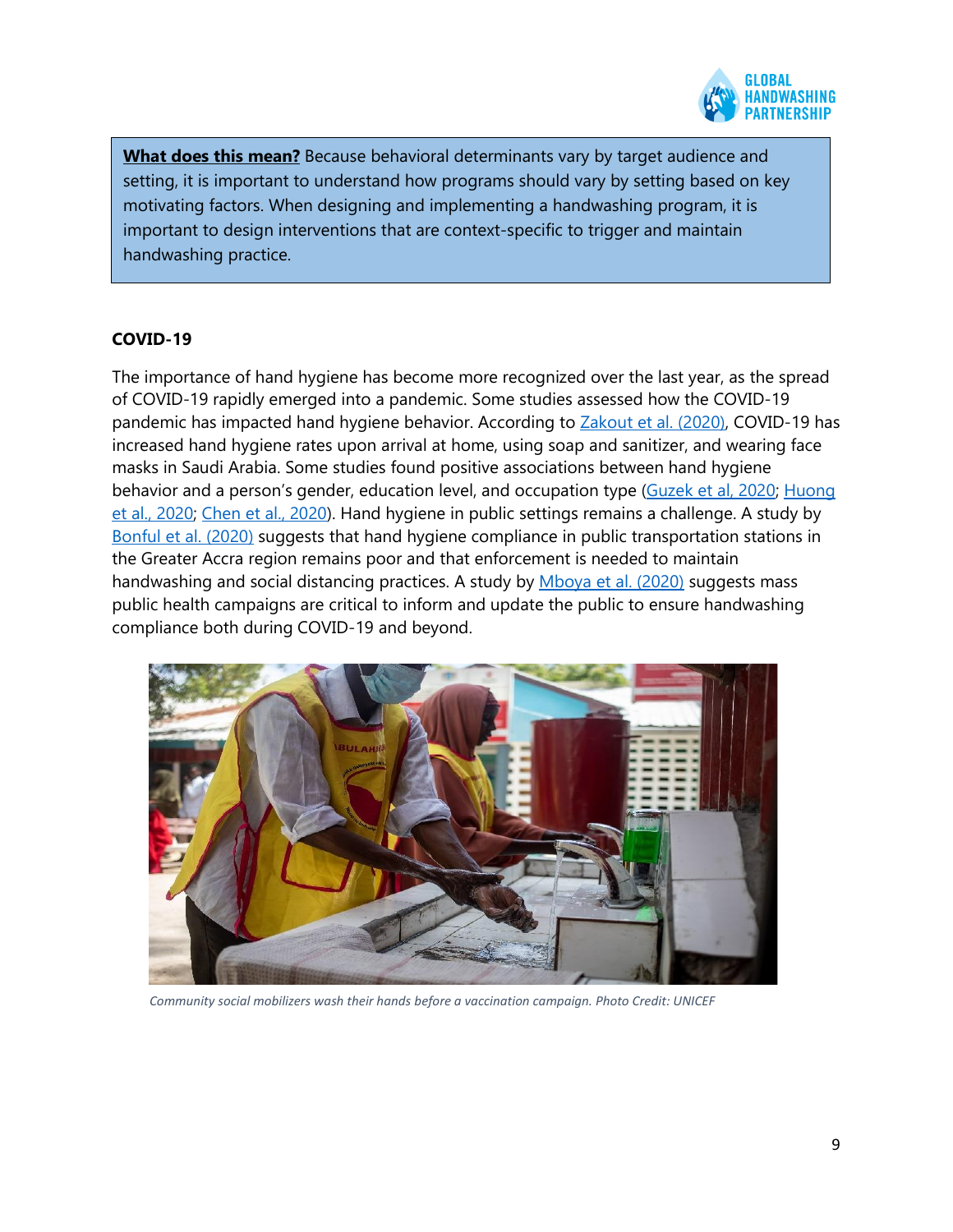

# **Research Analysis**

We appraised the overall quality and relevance of research published in 2020 by calculating a composite score ranging from 0 to 5. Scores were calculated using the following criteria to assess study quality: articulated research question and study design (0-2) and valid and reliable results (0-1). We also scored each study on whether it had practical and/or novel findings (0-2), which assessed study relevance. Criteria definitions are included in the table below.

| <b>Criteria</b>                      | <b>Definition</b>                                                                                                                                                                                                                                                                   |
|--------------------------------------|-------------------------------------------------------------------------------------------------------------------------------------------------------------------------------------------------------------------------------------------------------------------------------------|
| <b>Study Design</b>                  | The study has a clearly focused research question and an appropriate<br>study design to answer that research question. Total score between 0<br>and $2$ .                                                                                                                           |
| Valid and Reliable<br><b>Results</b> | The study presented valid and reliable results for the primary<br>outcome. This requires a study to examine handwashing behavior<br>beyond self-reported data. We also examined sample size and follow-<br>up methodology to appraise the research. Total score between 0 and<br>1. |
| <b>Practical Findings</b>            | The study presented useful findings for non-academic practitioners.<br>An additional point was added if the study showcased a novel tool or<br>approach. Total score between 0 and 2.                                                                                               |

Out of 133 studies, 23 studies (17.3%) scored a 3 or below, with many of these studies using self-reported data alone to measure handwashing practices. While this research can be useful, self-reported data does not provide an accurate measure of handwashing rates. Most studies in this summary (n=84; 63.2%) scored a 4, indicating they are of good quality and provide practical findings that may be useful for non-academic practitioners. Studies that scored a 5 were our top research picks for 2020. In total, 24 (18.0%) studies included in this summary scored a 5. Some of these studies were considered pioneering efforts and either included a new tool, such as a novel metric to measure handwashing, or an innovative approach or technology. As a notoriously difficult behavior to study, we felt that studies scoring a 5 brought new insights to the sector.

Key research themes were similar to research from prior years. Studies measuring handwashing behavior focused on a range of determinants, including knowledge, emotional drivers, and enabling technologies. Out of the 81 studies examining handwashing behavior, only 11.1% of those studies addressed multiple behavioral determinants. This suggests that our understanding of behavioral determinants for handwashing remains sub-optimal and further research should be done to strengthen the evidence base.

Studies were conducted in a range of contexts, including households, healthcare facilities, schools, workplaces, humanitarian settings and communities. Some studies addressed multiple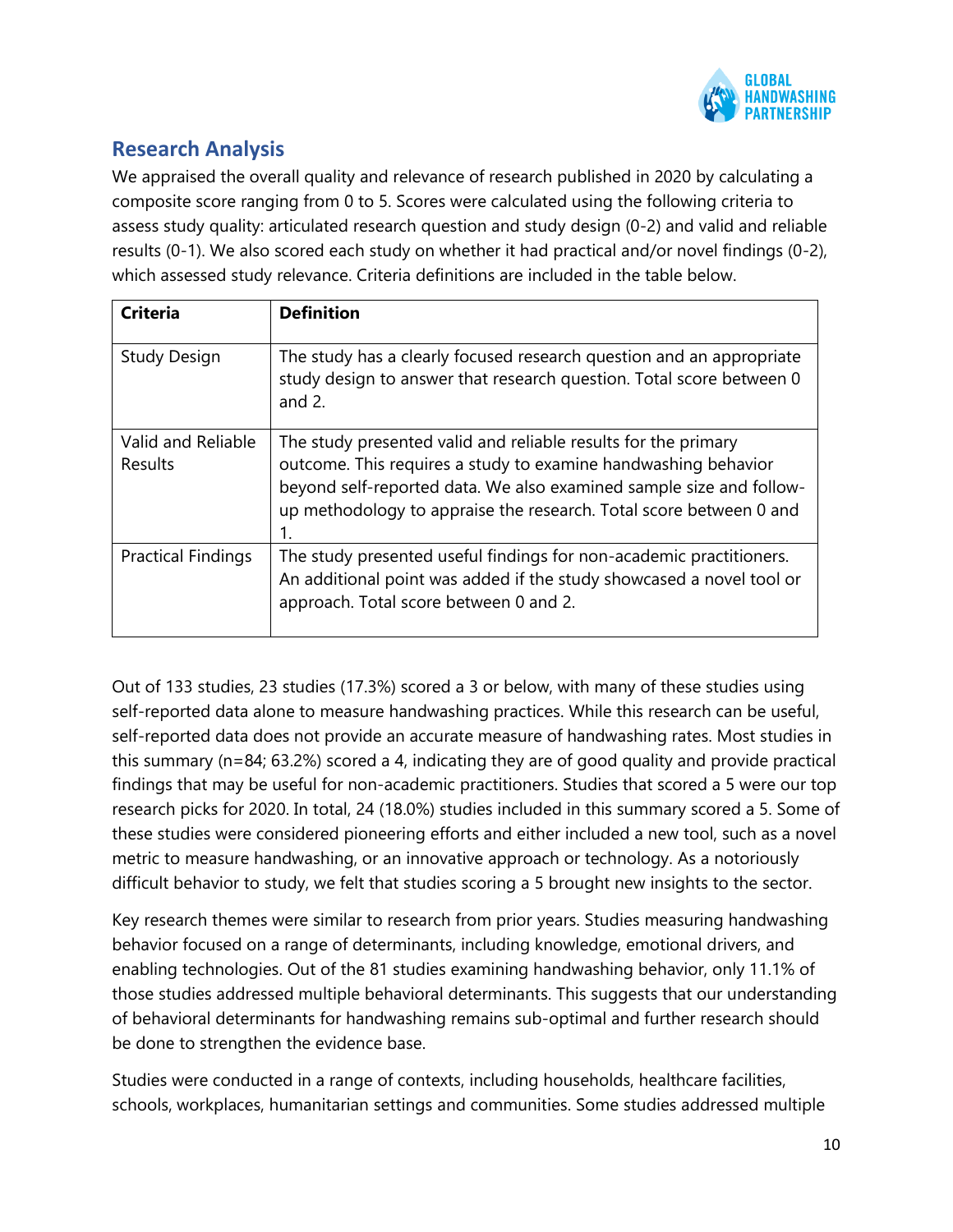

settings. In total, 5% of studies were conducted in households, 39% in healthcare settings, 19% in schools, 2% in workplaces, 3% in humanitarian settings, and 33% in community settings. Studies published in 2020 had an increased focus on hand hygiene programming in healthcare facilities and community settings as part of the COVID-19 response. While many studies addressed COVID-19 in 2020, it will be more critical to assess the impact of COVID-19 for the ongoing practice of hand hygiene and build on the lessons learned for hand hygiene in the future.

Overall, research published in 2020 reinforced previous themes in hand hygiene and highlighted evidence gaps for further research.



*Photo Credit: United Purpose*

## **Conclusion and Practical Recommendations**

This research summary is reflective of the emerging interest of hand hygiene as a preventive measure. While 2020 catapulted handwashing into the spotlight, it will be important to maintain this momentum moving forward. As previously seen with other disease outbreaks, the rates of handwashing may reduce as risk perception decreases around COVID-19, and it will be important to implement efforts that address disparities in access and induce hand hygiene habits. We have included a set of practical recommendations that build on the evidence pulled for this summary below.